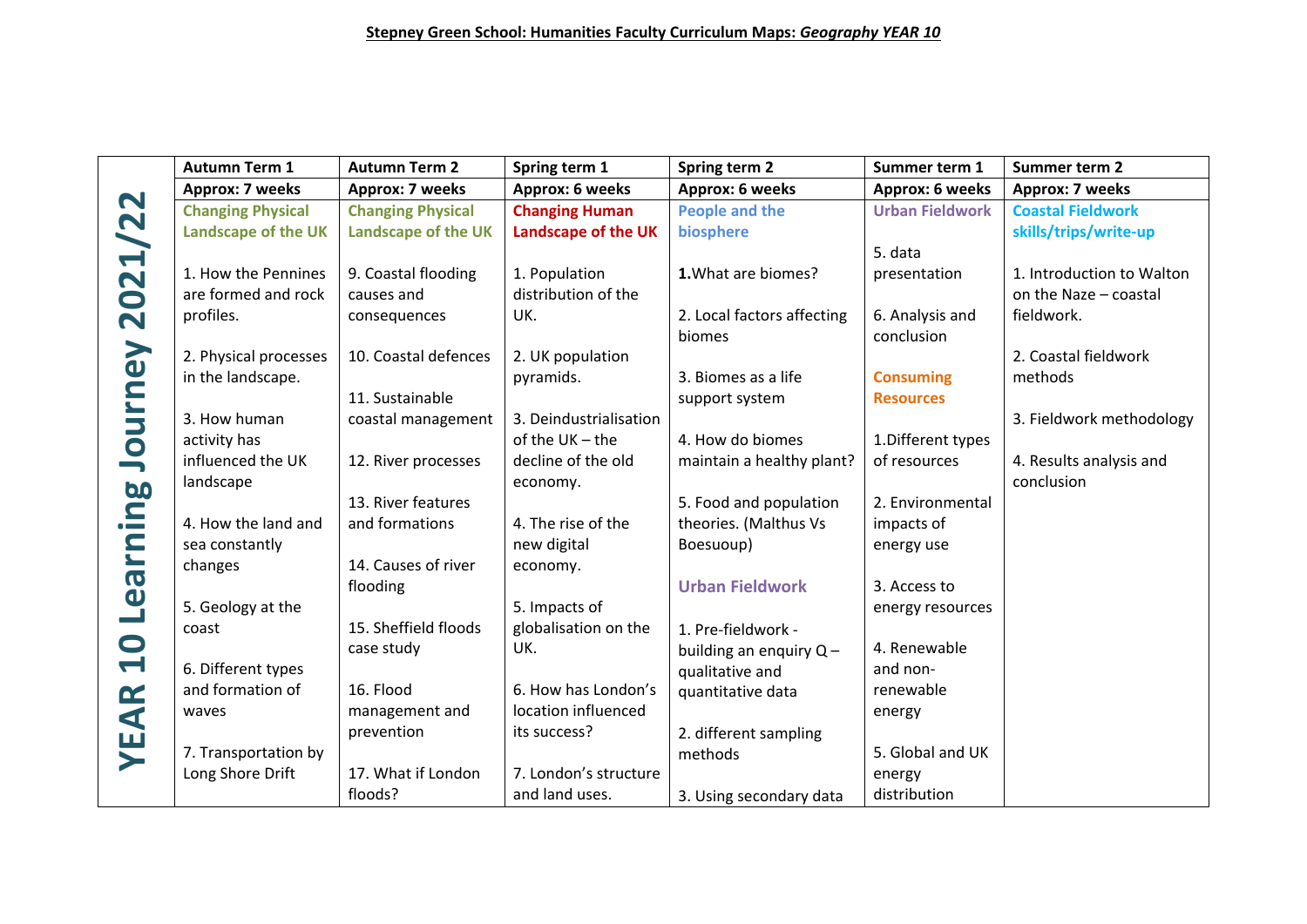|          | 8. Weathering and    |                        |                      | 4. Methodology write up | 6. Increase in   |                           |
|----------|----------------------|------------------------|----------------------|-------------------------|------------------|---------------------------|
|          | <b>Mass Movement</b> |                        | 8. Migration and     |                         | energy demand    |                           |
|          |                      |                        | inequalities in      |                         |                  |                           |
|          |                      |                        | London.              |                         | 7. Different     |                           |
|          |                      |                        |                      |                         | attitudes to     |                           |
|          |                      |                        | 9. East London case  |                         | energy           |                           |
|          |                      |                        | study - from decline |                         | consumption      |                           |
|          |                      |                        | to regeneration and  |                         |                  |                           |
|          |                      |                        | rebranding. (3       |                         | 8. Use of energy |                           |
|          |                      |                        | lessons)             |                         | case studies     |                           |
|          |                      |                        |                      |                         |                  |                           |
|          |                      |                        | 10. Rural areas      |                         |                  |                           |
|          |                      |                        | dependent on         |                         |                  |                           |
|          |                      |                        | London.              |                         |                  |                           |
|          |                      |                        |                      |                         |                  |                           |
|          |                      |                        | 11. Rural Challenges |                         |                  |                           |
|          |                      |                        | - Cornwall case      |                         |                  |                           |
|          |                      |                        | study                |                         |                  |                           |
| Assess:  | 1. Development       | 1. $AP2 -$ End of unit | 1. Human landscape   | 1. Human Landscape EOU  | 1. Consuming     | 1. AP3: Summer exam       |
|          | dynamics EOU         | $test - physical$      | 8 mark question      |                         | resources        | Mock Paper 2 (full paper) |
|          | 2.AP1: Coastal       | landscape              |                      |                         | assessment       |                           |
|          | processes exam       |                        |                      |                         |                  |                           |
| Literacy | Concordant           | Tributary              | Population           | <b>Biome</b>            | <b>Resources</b> | Beach profile             |
|          | Discordant           | Source                 | Population           | Latitude                | Renewable        | <b>Bipolar analysis</b>   |
|          | Crest                | Mouth                  | distribution         | Altitude                | Finite           | qualitative and           |
|          | Swash                | Confluence             | Migration            | qualitative and         | Peak oil         | quantitative data         |
|          | Backwash             | Meander                | Globalisation        | quantitative data       | Supply and       | methodology               |
|          | Cliff retreat        | Waterfall              | Privatisation        | environmental quality   | demand           |                           |
|          | Erosion              | V Shape valley         | <b>FDI</b>           | survey                  | Non-renewables   |                           |
|          | Hydraulic action     | Flood plain            | Rebranding           |                         |                  |                           |
|          | Attrition            | Surface runoff         | Regeneration         |                         |                  |                           |
|          | Abrasion             | Precipitation          | Deindustrialisation  |                         |                  |                           |
|          | Solution             | Percolation            | North-south divide   |                         |                  |                           |
|          | Transportation       | Infiltration           |                      |                         |                  |                           |